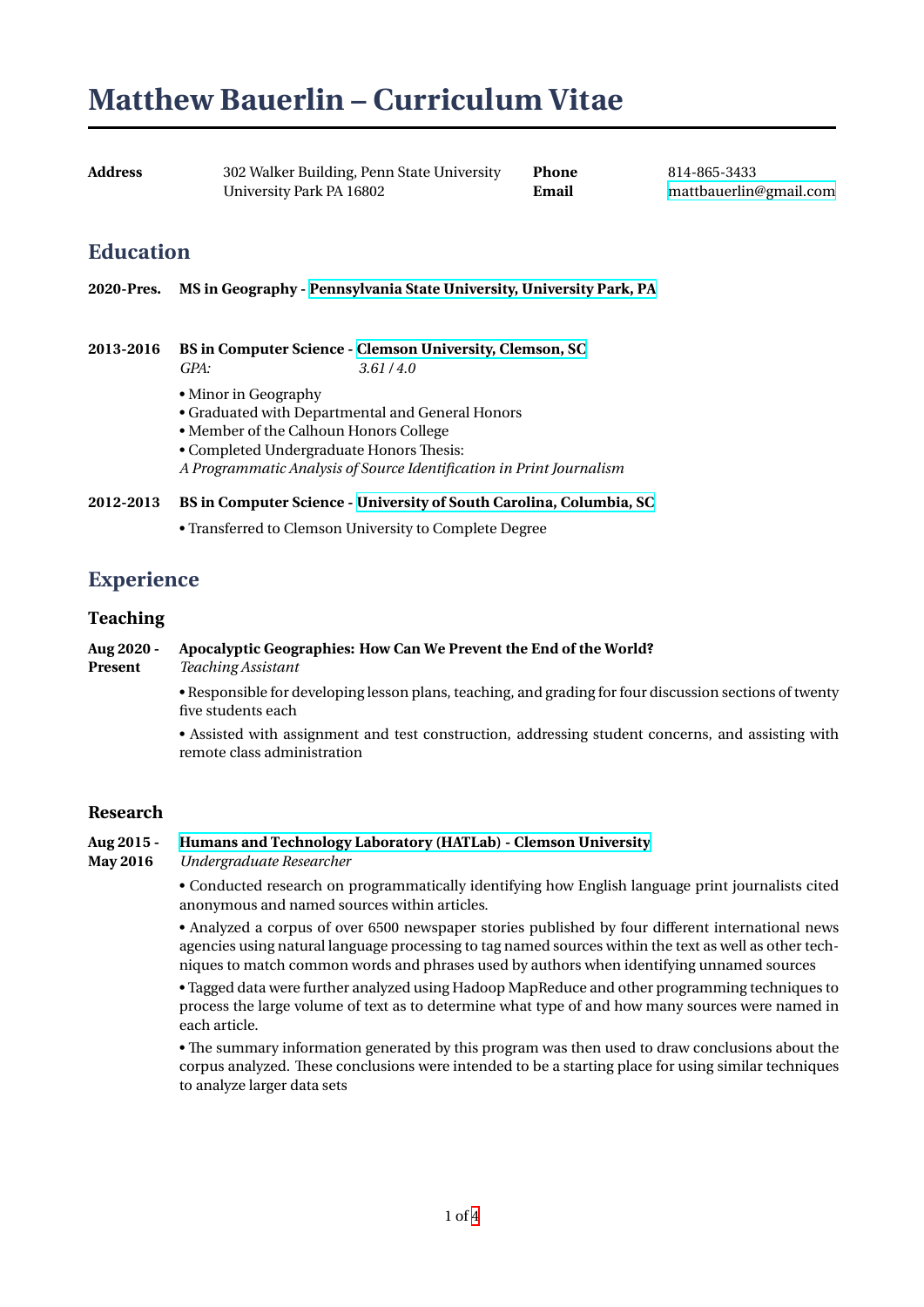### **Topics of Interest**

### **Political Ecology**

• The intersection of environmental and economic geography. Specifically the impacts of climate change on the poor and working class in the United States.

• How precarious populations are particularly impacted by both through increasingly destructive environmental factors like wildfires, floods, and hurricanes and the societal ones which follow in their wake such as refugee migration, disaster capitalism.

• The spatial distribution of environmental features and hazards in the urban landscape and their economic consequences such as green gentrification and the impact of industrial pollutants on nearby populations

•Researching edge effects on the rural-urban fringe and their consequences for the human, animal, and plant populations that inhabit it

### **Economic Geography**

• Economic effects of access to affordable, convenient, and frequent public transit services on the communities they serve

• Impact of rural depopulation on the availability of employment and public services in the regions affected • The impact of environmental issues on labor

### **GIS, Technology, and Programmatic Mapping**

• Developing new methods to democratize cartography, GIS, and geospatial information gathering by utilizing programmatic methods to process and display crowd sourced data

• Determining how the proliferation of geographic technologies impact the way that people and organizations interact with the spaces around them. *e.g.* How real time GPS traffic routing causes issues with congestion and pollution in traditionally residential or otherwise lightly traveled areas • The interaction between digital and physical geographies

### **Employment History**

# **May 2016 - Raytheon Codex (formerly Teligy), 10 Patewood Drive, Suite 200, Greenville, SC**

**Present** *Software Engineer 2*

• Worked on a team to develop and maintain a multiple architecture emulator and its various user and programmatic interfaces.

[• This emulator provides the capability to pause, rewind, and replay execution of th](https://www.raytheon.com/cyber/codex)e virtual system, including non-deterministic events such as user input, while allowing the user to examine register contents, the instruction being executed, and other fine-grained system information

• Developed a browser based data analytics dashboard which displays user configured graphs and tables generated from an aggregate of the raw data collected from aircraft cyber anomaly detection systems.

• Developed remote server application, a shell to allow user interaction, and the associated communication protocol and data serialization scheme required for quick and simple interfacing with the underlying server capabilities

### **May - Aug Dynetics, 1002 Explorer Blvd NW, Huntsville, AL**

**2015** *Software Development Intern*

• Worked on a two person development team to set up a full stack, data analytics dashboard for cyber security experts to view thousands of logs and associated alert information from remotely deployed [intrusion detection and monitoring suites](https://www.dynetics.com/)

• Developed data pipeline and a database storage solution to ensure all logsfrom several off-site servers were collected at a central locally hosted location

• Assisted fellow developer with design, hosting, and implementation of the associated web dashboard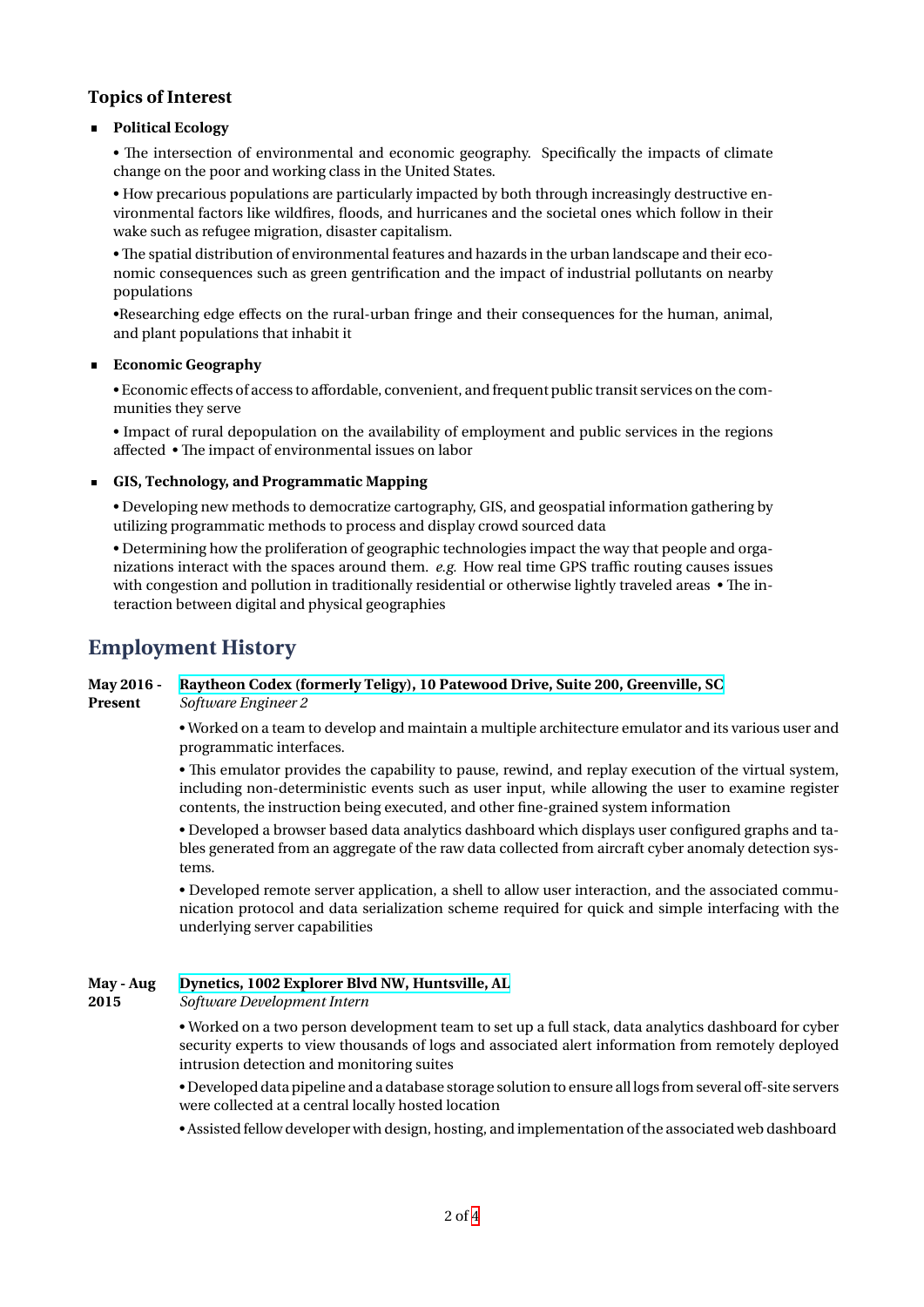### **May - Aug SCANA (now Dominion Energy), 100 Scana Parkway, Cayce, SC 29033**

**2013 & 2014** *Summer Intern*

•Worked with the Security Administration Team in implementing department wide policy changes regarding password security measures

[•Rectified errors in the server information repository to ensure server a](https://www.dynetics.com/)ccess was granted on an as needed basis

# **Software Engineering Skills**

### **Programming Languages**

*C, C++ Python Bash, Batch* - linux and windows scripting *Java* - Hadoop MapReduce for processing large volumes of data *ARM, x86* - assembly languages

### **Web Development**

*HTML5, CSS JavaScript/jQuery Leaflet, Google Maps* - browser plugins for creating interactive maps *Bootstrap* - web framework *Kibana* - data visualization dashboard

### **Miscellaneous**

*SQLite, Elasticsearch* - experience with multiple database models *Git, SVN* - source control and versioning *Make, SCons, Crosstool-NG* - experience creating and maintaining build environments. *QT* - graphical user interface framework (C++/Python)

f

### **Extracurricular Activities**

- **Community Radio**
	- Involved in radio production from 2012 to 2020
	- Volunteer DJ at Clemson's college and community radio station, **WSBF-FM**
	- Hosted *Highway 61*, a radio show focused on blues and soul music and other closely related genres

• *Highway 61* attempts to examine the cultural, musical, material and geographical origins of these musical styles while also tracking their evolution to the present day.

• Delving into the stories, people, and places behind the music t[o give listen](https://wsbf.net/)ers a better context and appreciation for its messages and for the impact it has had on the American zeitgeist

### **Film Photography**

- Focus on concert and street photography
- Experience with digital photo editing

• Experience with experimental film techniques such as multiple exposures and intentional overexposure for artistic purposes

### **Analog Media**

- Collects and digitizes analog media
- Focus on preserving VHS and other found footage
- Secondary focus on rare music that only exists on records or tapes
- Intent to document and catalog media that might otherwise be lost to time